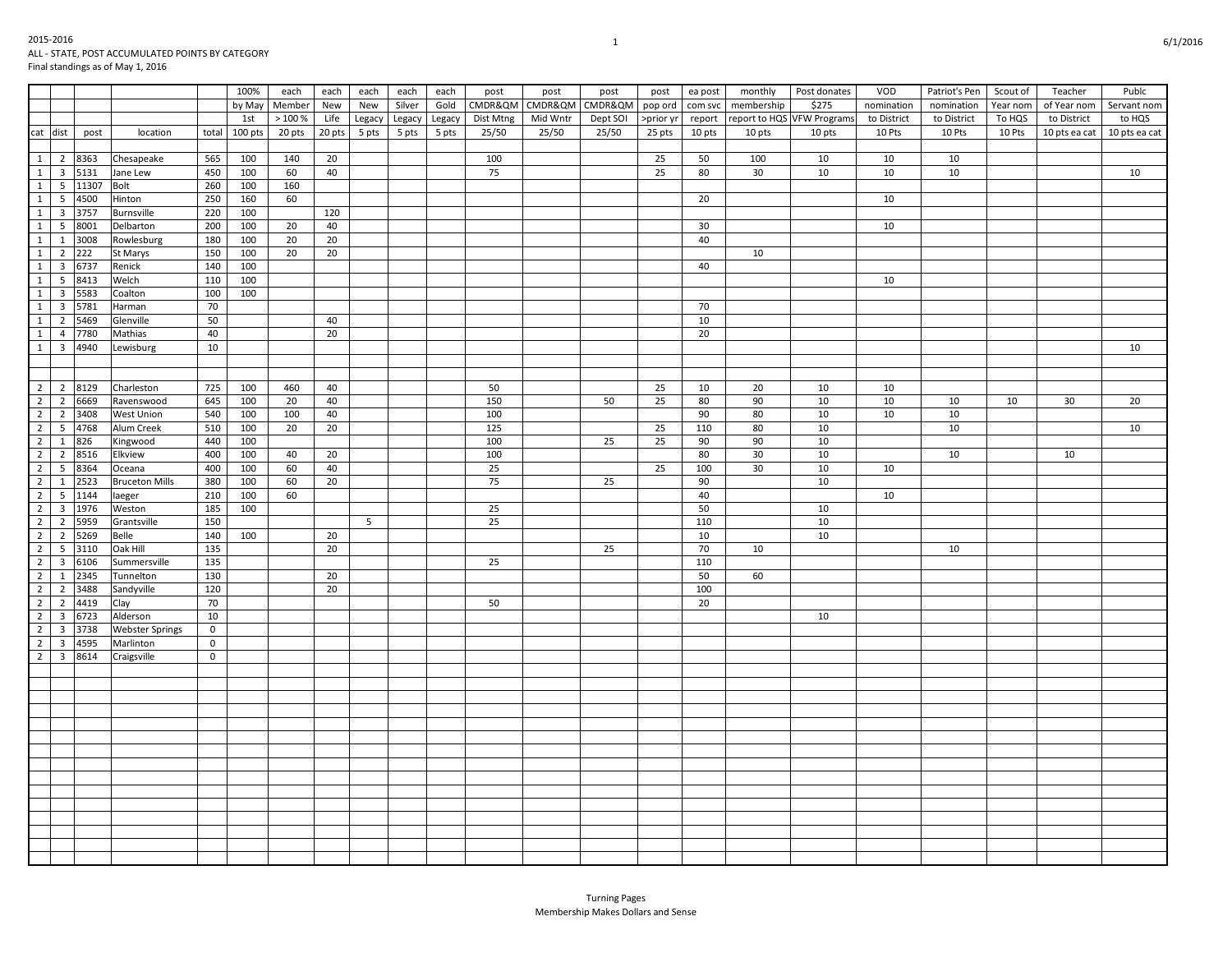|                         |                |        | $$ standings as of $$ $\frac{1}{2}$ $\frac{1}{2}$ = $\frac{1}{2}$ = $\frac{1}{2}$ |      |               |            |        |        |                |        |           |          |                         |           |         |            |                            |             |               |          |                               |             |
|-------------------------|----------------|--------|-----------------------------------------------------------------------------------|------|---------------|------------|--------|--------|----------------|--------|-----------|----------|-------------------------|-----------|---------|------------|----------------------------|-------------|---------------|----------|-------------------------------|-------------|
|                         |                |        |                                                                                   |      |               |            |        |        |                |        |           |          |                         |           |         |            |                            |             |               |          |                               |             |
|                         |                |        |                                                                                   |      |               |            |        |        |                |        |           |          |                         |           |         |            |                            |             |               |          |                               |             |
|                         |                |        |                                                                                   |      |               |            |        |        |                |        |           |          |                         |           |         |            |                            |             |               |          |                               |             |
|                         |                |        |                                                                                   |      |               |            |        |        |                |        |           |          |                         |           |         |            |                            |             |               |          |                               |             |
|                         |                |        |                                                                                   |      | 100%          | each       |        |        |                |        |           |          |                         |           |         | monthly    | Post donates               | VOD         | Patriot's Pen | Scout of | Teacher                       | Publc       |
|                         |                |        |                                                                                   |      |               |            | each   | each   | each           | each   | post      | post     | post                    | post      | ea post |            |                            |             |               |          |                               |             |
|                         |                |        |                                                                                   |      | by May        | Member     | New    | New    | Silver         | Gold   |           |          | CMDR&QM CMDR&QM CMDR&QM | pop ord   | com svc | membership | \$275                      | nomination  | nomination    | Year nom | of Year nom                   | Servant nom |
|                         |                |        |                                                                                   |      | 1st           | $>100\,\%$ | Life   | Legacy | Legacy         | Legacy | Dist Mtng | Mid Wntr | Dept SOI                | >prior yr | report  |            | report to HQS VFW Programs | to District | to District   | to HQS   | to District                   | HQS         |
|                         | cat dist       | post   | location                                                                          |      | total 100 pts | 20 pts     | 20 pts | 5 pts  | 5 pts          | 5 pts  | 25/50     | 25/50    | 25/50                   | 25 pts    | 10 pts  | 10 pts     | 10 pts                     | 10 Pts      | 10 Pts        | 10 Pts   | 10 pts ea cat   10 pts ea cat |             |
|                         |                |        |                                                                                   |      |               |            |        |        |                |        |           |          |                         |           |         |            |                            |             |               |          |                               |             |
| $\overline{\mathbf{3}}$ |                | 5 4469 | Beckley                                                                           | 1050 | 100           | 620        | 20     |        |                |        | 50        |          | 25                      | 25        | 100     | 80         | 10                         | 10          | 10            |          |                               |             |
| $\overline{\mathbf{3}}$ | 5 <sup>5</sup> | 9796   | Milton                                                                            | 870  | 100           | 100        | 260    |        |                |        | 150       |          | 50                      |           | 100     | 80         | 10                         | 10          | 10            |          |                               |             |
| $\overline{\mathbf{3}}$ | $\overline{2}$ | 5501   | Ripley                                                                            | 660  | 100           | 80         | 80     | 5      | 5 <sup>5</sup> | 5      | 150       |          | 50                      | 25        | 90      | 40         | 10                         | 10          |               |          | 10                            |             |
| $\overline{\mathbf{3}}$ | $\overline{4}$ | 4019   | <b>Berkeley Springs</b>                                                           | 595  | 100           | 200        | 20     |        |                |        | 125       |          |                         |           | 110     | 40         |                            |             |               |          |                               |             |
| $\overline{\mathbf{3}}$ | $\overline{4}$ | 9606   | Moorefield                                                                        | 580  | 100           | 180        |        |        |                |        | 100       |          |                         |           | 90      | 80         | 10                         | 10          | 10            |          |                               |             |
| $\overline{\mathbf{3}}$ | $\overline{3}$ | 9151   | Salem                                                                             | 450  |               |            | 80     |        |                |        | 125       |          | 50                      | 25        | 70      | 70         | 10                         |             | 10            | 10       |                               |             |
| $\overline{3}$          | $\overline{4}$ | 6452   | Ridgeley                                                                          | 440  |               |            | 60     |        |                |        | 150       |          | 50                      |           | 100     | 70         | 10                         |             |               |          |                               |             |
| $\overline{3}$          | $\mathbf{1}$   | 3526   | New Cumberland                                                                    | 430  |               |            |        |        |                |        | 150       |          | 50                      |           | 110     | 90         | 10                         | 10          | 10            |          |                               |             |
| $\overline{\mathbf{3}}$ |                |        |                                                                                   |      |               |            |        |        |                |        |           |          |                         |           |         |            |                            |             |               |          |                               |             |
|                         | 5              | 6153   | Chapmanville                                                                      | 330  | 100           | 100        | 40     |        |                |        | 50        |          |                         |           | 30      |            |                            | 10          |               |          |                               |             |
| $\overline{\mathbf{3}}$ | $\mathbf{1}$   | 6327   | Sistersville                                                                      | 330  |               |            | 80     |        |                |        | 100       |          |                         |           | 70      | 60         | 10                         |             |               | 10       |                               |             |
| $\overline{\mathbf{3}}$ | $\overline{2}$ | 3554   | Harrisville                                                                       | 280  |               |            | 40     |        |                |        | 100       |          |                         |           | 110     |            | 10                         | 10          | 10            |          |                               |             |
| $\overline{\mathbf{3}}$ | $\overline{4}$ | 9666   | Sugar Grove                                                                       | 275  |               |            |        |        |                |        | 75        |          | 50                      |           | 90      | 50         | 10                         |             |               |          |                               |             |
| $\overline{3}$          | $\mathbf{1}$   | 578    | Terra Alta                                                                        | 260  | 100           | 40         |        |        |                |        | 50        |          |                         |           | 70      |            |                            |             |               |          |                               |             |
| $\overline{\mathbf{3}}$ | $\overline{2}$ | 8127   | Vienna                                                                            | 260  | 100           | 40         | 20     |        |                |        |           |          |                         |           | 90      |            | 10                         |             |               |          |                               |             |
| $\overline{\mathbf{3}}$ | $\overline{4}$ | 2102   | Wardensville                                                                      | 250  |               |            | 80     |        |                |        | 50        |          |                         |           | 90      |            | 10                         | 10          | 10            |          |                               |             |
| $\overline{\mathbf{3}}$ |                | 4 6667 | Fort Ashby                                                                        | 230  |               |            | 20     |        |                |        | 75        |          |                         | 25        | 80      |            | $10\,$                     | 10          | 10            |          |                               |             |
| $\overline{3}$          | $\overline{4}$ | 1101   | Romney                                                                            | 225  |               |            | 40     | 10     |                |        |           |          | 25                      |           | 90      | 30         | 10                         | 10          | 10            |          |                               |             |
| $\overline{\mathbf{3}}$ | $\overline{2}$ | 3466   | Charleston                                                                        | 225  |               |            | 40     |        |                |        | 125       |          |                         |           | 50      |            |                            | 10          |               |          |                               |             |
| $\overline{3}$          | $\overline{4}$ | 6454   | Petersburg                                                                        | 195  |               |            | 20     |        |                |        | 25        |          |                         |           | 100     | 30         | 10                         | 10          |               |          |                               |             |
| $\overline{\mathbf{3}}$ | 5              | 3112   | Bramwell                                                                          | 150  |               |            |        |        |                |        | 50        |          |                         |           | 90      |            |                            | 10          |               |          |                               |             |
| $\overline{\mathbf{3}}$ | 5              | 7695   | Ansted                                                                            | 115  |               |            | 40     |        |                |        | 75        |          |                         |           |         |            |                            |             |               |          |                               |             |
| $\overline{\mathbf{3}}$ | $\mathbf{1}$   | 1589   | Masontown                                                                         | 105  |               |            | 40     |        |                |        | 25        |          |                         |           | 20      |            |                            | 10          | 10            |          |                               |             |
| $\overline{3}$          |                | 2 6418 | Saint Albans                                                                      | 75   |               |            |        |        |                |        | 25        |          |                         |           | 20      |            | 10                         | 10          | 10            |          |                               |             |
|                         |                |        |                                                                                   |      |               |            |        |        |                |        |           |          |                         |           |         |            |                            |             |               |          |                               |             |
|                         |                |        |                                                                                   |      |               |            |        |        |                |        |           |          |                         |           |         |            |                            |             |               |          |                               |             |
|                         |                |        |                                                                                   |      |               |            |        |        |                |        |           |          |                         |           |         |            |                            |             |               |          |                               |             |
|                         |                |        |                                                                                   |      |               |            |        |        |                |        |           |          |                         |           |         |            |                            |             |               |          |                               |             |
|                         |                |        |                                                                                   |      |               |            |        |        |                |        |           |          |                         |           |         |            |                            |             |               |          |                               |             |
|                         |                |        |                                                                                   |      |               |            |        |        |                |        |           |          |                         |           |         |            |                            |             |               |          |                               |             |
|                         |                |        |                                                                                   |      |               |            |        |        |                |        |           |          |                         |           |         |            |                            |             |               |          |                               |             |
|                         |                |        |                                                                                   |      |               |            |        |        |                |        |           |          |                         |           |         |            |                            |             |               |          |                               |             |
|                         |                |        |                                                                                   |      |               |            |        |        |                |        |           |          |                         |           |         |            |                            |             |               |          |                               |             |
|                         |                |        |                                                                                   |      |               |            |        |        |                |        |           |          |                         |           |         |            |                            |             |               |          |                               |             |
|                         |                |        |                                                                                   |      |               |            |        |        |                |        |           |          |                         |           |         |            |                            |             |               |          |                               |             |
|                         |                |        |                                                                                   |      |               |            |        |        |                |        |           |          |                         |           |         |            |                            |             |               |          |                               |             |
|                         |                |        |                                                                                   |      |               |            |        |        |                |        |           |          |                         |           |         |            |                            |             |               |          |                               |             |
|                         |                |        |                                                                                   |      |               |            |        |        |                |        |           |          |                         |           |         |            |                            |             |               |          |                               |             |
|                         |                |        |                                                                                   |      |               |            |        |        |                |        |           |          |                         |           |         |            |                            |             |               |          |                               |             |
|                         |                |        |                                                                                   |      |               |            |        |        |                |        |           |          |                         |           |         |            |                            |             |               |          |                               |             |
|                         |                |        |                                                                                   |      |               |            |        |        |                |        |           |          |                         |           |         |            |                            |             |               |          |                               |             |
|                         |                |        |                                                                                   |      |               |            |        |        |                |        |           |          |                         |           |         |            |                            |             |               |          |                               |             |
|                         |                |        |                                                                                   |      |               |            |        |        |                |        |           |          |                         |           |         |            |                            |             |               |          |                               |             |
|                         |                |        |                                                                                   |      |               |            |        |        |                |        |           |          |                         |           |         |            |                            |             |               |          |                               |             |
|                         |                |        |                                                                                   |      |               |            |        |        |                |        |           |          |                         |           |         |            |                            |             |               |          |                               |             |
|                         |                |        |                                                                                   |      |               |            |        |        |                |        |           |          |                         |           |         |            |                            |             |               |          |                               |             |
|                         |                |        |                                                                                   |      |               |            |        |        |                |        |           |          |                         |           |         |            |                            |             |               |          |                               |             |
|                         |                |        |                                                                                   |      |               |            |        |        |                |        |           |          |                         |           |         |            |                            |             |               |          |                               |             |
|                         |                |        |                                                                                   |      |               |            |        |        |                |        |           |          |                         |           |         |            |                            |             |               |          |                               |             |
|                         |                |        |                                                                                   |      |               |            |        |        |                |        |           |          |                         |           |         |            |                            |             |               |          |                               |             |
|                         |                |        |                                                                                   |      |               |            |        |        |                |        |           |          |                         |           |         |            |                            |             |               |          |                               |             |
|                         |                |        |                                                                                   |      |               |            |        |        |                |        |           |          |                         |           |         |            |                            |             |               |          |                               |             |